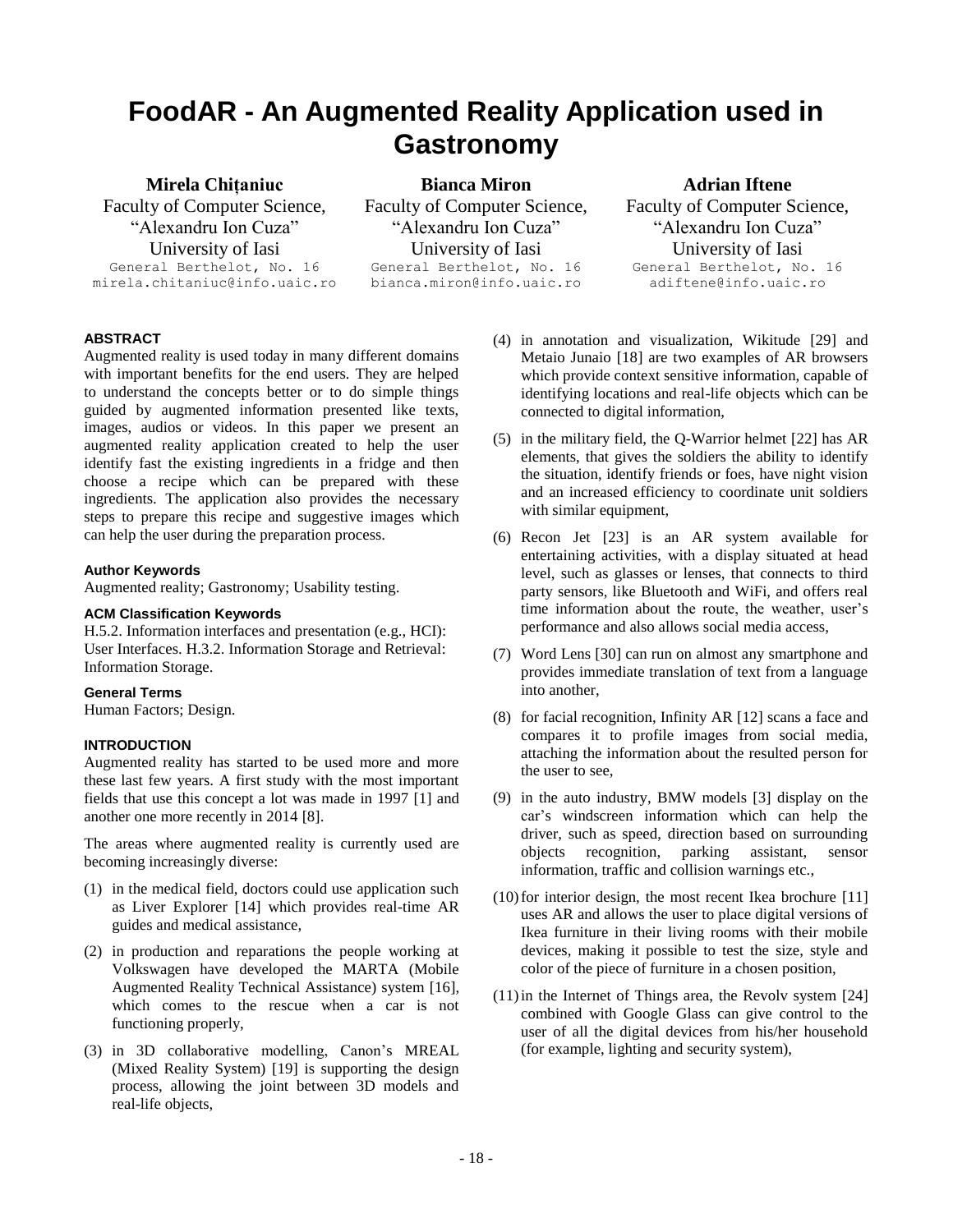(12) a hacker from Japan has used an existing 3D model and motion sensors to have an "AR meeting" with a famous anime character (Hatsune Miku [9]).

#### **USING AUGMENTED REALITY IN GASTRONOMY**

A new field where augmented reality has started to grow is the gastronomy and healthy eating one. In the application presented in [2] the authors provide through an Android application information about the calorie count of a scanned product using a mobile phone's camera.

For example, by scanning an apple, the nutritional information and the 3D object associated to the apple can be viewed on the Android device screen, so the users can easily understand the displayed text. The authors' tests have shown that the generated nutritional data can provide useful information about calories, such as carbohydrates, proteins and fats. Since the '70s, food and beverage sizes have increased year by year, both in the USA [6], [21] as well as in Australia [5] and Ireland [20].

Among the factors identified to have contributed to the bigger servings consumption, we include the perception of the "money value", the size of pre-packed products like food, beverages, pots and cutlery, the continuous exposure to larger portions because of the food environment we live in and the lack of awareness or understanding of the recommended serving sizes [15], [20] and [28].

Providing larger sizes of food servings is associated with an increase in the level of energy we receive. Many laboratory studies have shown that providing larger portions of food to consumers leads to increased food amount and energy consumption for them [26].

Although there is no clear link between large portions and obesity [15], a recent meta-analysis of 58 studies has shown a small to medium effect of association between large servings or food packages and the increased received energy [10]. The experiments conducted with the ServAR application [25] have shown that it has improved the accuracy and consistency of serving among users, proving that ServAR has helped the accurate serving of food portions. Such applications are very useful for people who are on diet or those who have health problems and must comply with certain dietary restrictions.

#### **PROPOSED SOLUTION**

In this section we will provide details about implemented applications and about resources used by it.

Nowadays people are much busy with work than before and in their free time they just want to relax. So, when they come home, they don't want to spend a lot of time searching for recipes to cook and then go to the store to buy the missing ingredients. They want something that can be cooked with the ingredients that are already present in their fridge. With this idea in our mind, we decided to make an application that can help people with this problem.

FoodAR is a mobile application which consists of a set of features: possibility to choose recipes, to recognize ingredients with the device's camera and to check them in the list, to see how you can make a culinary product with your own hands using a video. The main schema of the application is represented in Figure 1.



**Figure 1. Main Schema of the application FoodAR.**

The application is still in developing process, but up to this point, it has the next functionalities: a list of recipes from you can choose, showing the details of recipes like ingredients and steps, taking a picture with the ingredients and sending it to the Clarifai API to predict what items are in the image and then searching for recipes using the identified ingredients.

#### **The Recipes**

The main feature of the application is to help the user decide what he should eat. We have decided to offer two ways to do this: (1) one which is more limited in order to make the choice an easier one, and (2) one perfect for the hard-to-decide type of user which shows multiple different options to inspire him/her.

The first one uses the AR Component and the Edamam Recipe API [7], which makes an efficient search throughout over 1.5 million of English recipes stored in a semantically organized database and can be filtered by a list of ingredients and by calories, diet and allergy preferences. The REST API call returns a list of recipes, identified by a title, a summary, the total number of calories and a picture, because we all know that one can speak a thousand words.

This screen appears after items are checked in the prediction component and the Next button is pressed. The search for the API is done only using those ingredients. We can further improve this by adding a user profile page where they can choose their dietary preferences. The list is paginated, in order to be more efficient when the user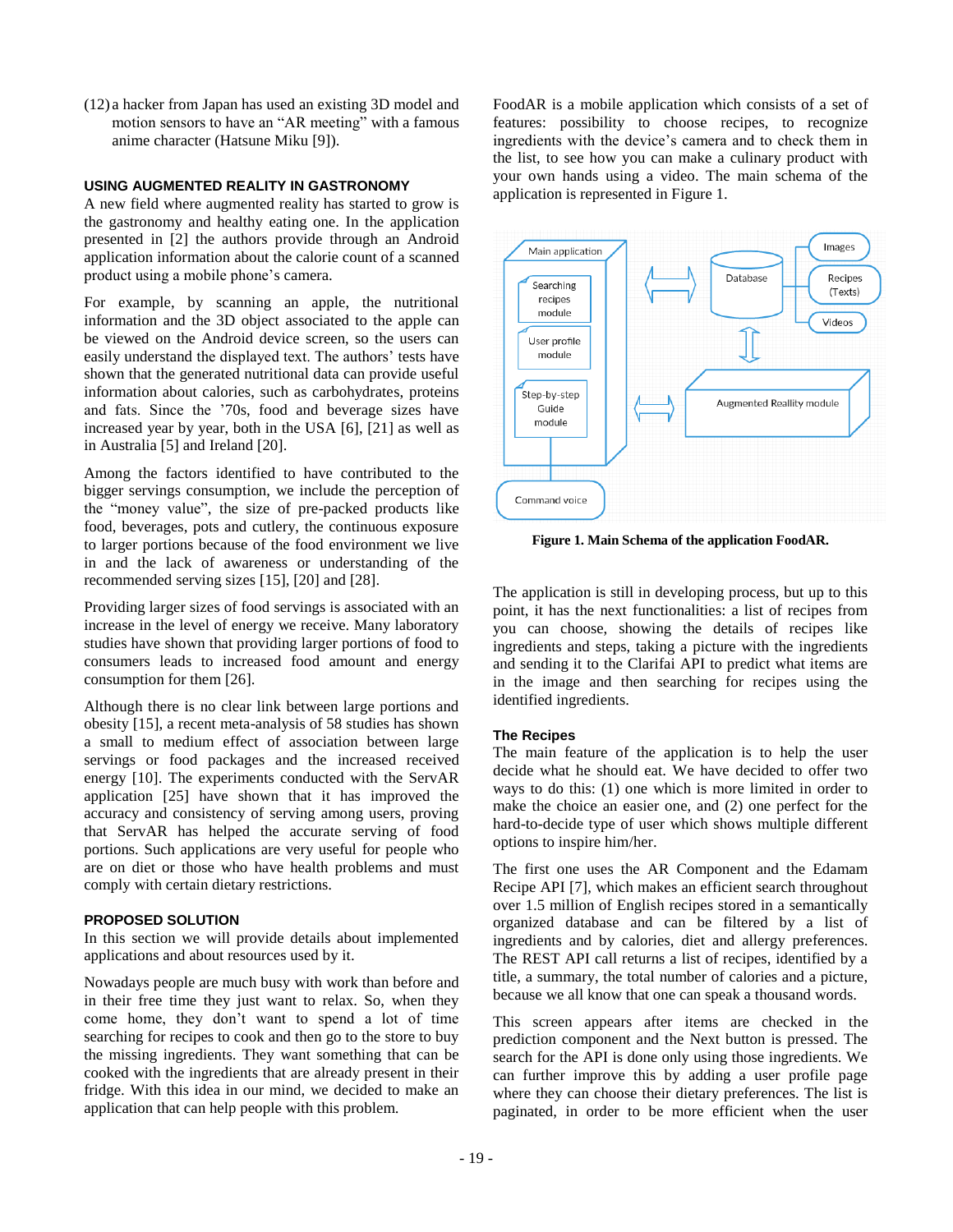scrolls through them and to only load a number of items which fit on the screen (see Figure 2).

| TURKCELL orange <b>F</b>               | 15:41 15:41 24% 15:41                                           |
|----------------------------------------|-----------------------------------------------------------------|
| $\leftarrow$<br><b>RecipeAssistant</b> |                                                                 |
|                                        | Avocado Mash<br>Martha Stewart<br>164.261 kcal                  |
|                                        | Avocado Crema<br>Saveur<br>768.7454 kcal                        |
|                                        | Tuna Avocado Tartare<br>Recipe<br>Serious Eats<br>892.5105 kcal |
|                                        | Avocado hummus<br><b>BBC</b><br>1636.2896 kcal                  |
|                                        | Avocado Asparagus<br><b>Tartine</b>                             |

**Figure 2. Available recipes in application.**

After tapping on an item, a browser is opened with the corresponding URL and it shows the ingredients (see Figure 3) and steps to cook the chosen recipe (see Figure 4). The URLs are usually from popular websites, some even made by famous cooks such as Martha Stewart [17], Jamie Oliver [13].



## Ingredients 1 ripe avocado, cut in half, skin and stone removed 1 x 400g/14oz can chickpeas, drained and rinsed 1 garlic clove, peeled, finely chopped 1-2 lemons, juice only 1/<sub>2</sub> tsp Tabasco 1/2 tsp ground cumin sea salt, to taste 6 ready-made pitta breads, to serve

### Method

- 1. Blend all of the ingredients in a food processor until smooth.
- 2. Transfer the avocado hummus to a bowl and cover with cling film. Chill in the fridge for one hour.
- 3. Serve in bowls with pitta breads.

**Figure 4. The steps necessary to prepare a recipe.**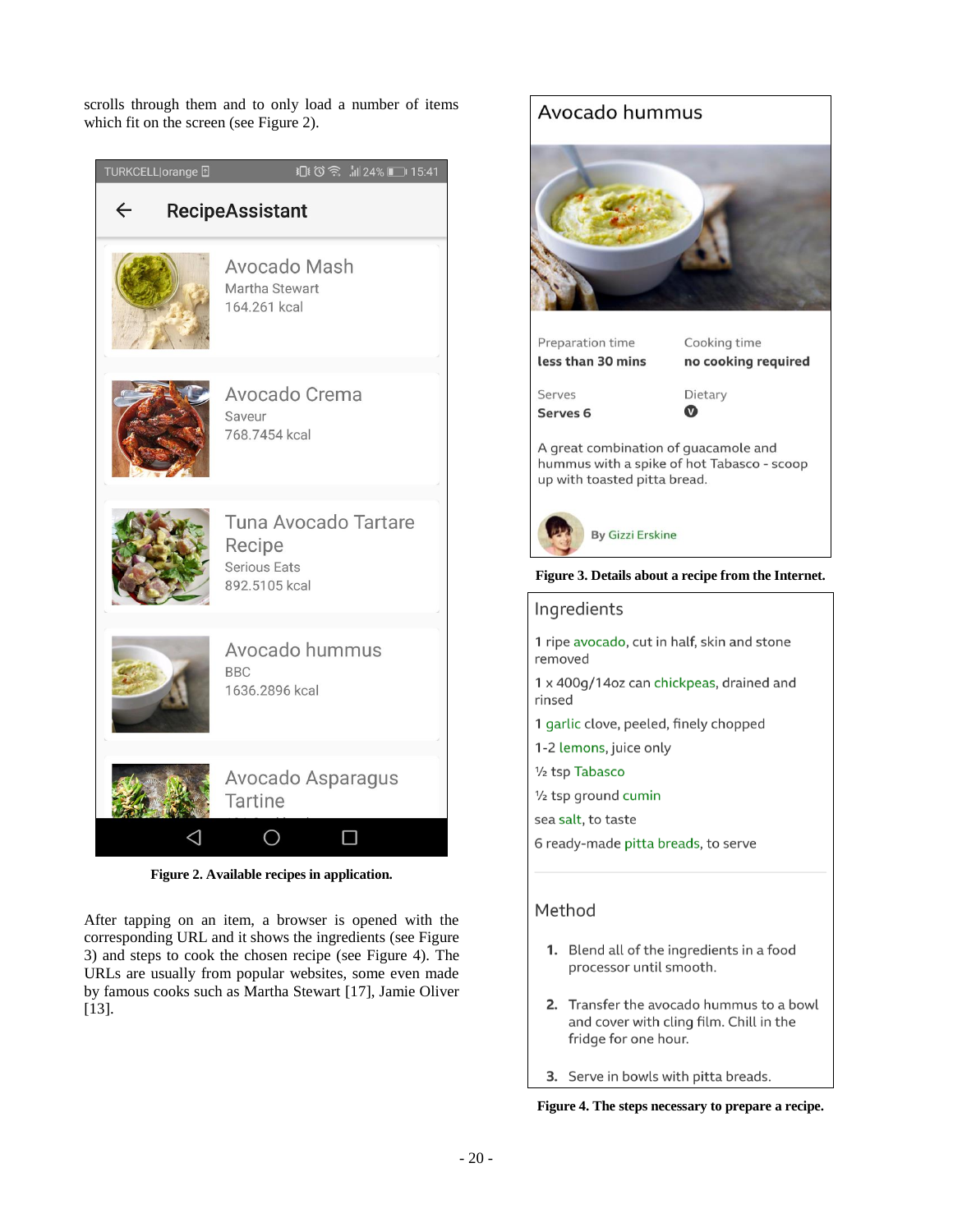The second one has the recipes stored in a local database of SQLite type through Android and the user can browse through them without Internet. It contains ingredients, pictures and steps to prepare it (see Figure 5). We also want to include videos in the future which can help much more than text in the process of preparing a recipe.



**Figure 5. Details about a recipe from local database (left side) and the steps necessary to prepare it (right side).**

#### **Augmented Reality Component**

While searching for tools that can help with ingredient recognition, we found Clarifai API [4]. The food model recognizes more than 1,000 food items in images down to the ingredient level. This feature was adapted in our application. The use case is pretty simple: the user takes a photo with the ingredients. In background that image is sent and analyzed in the Clarifai API [4]. After that, a simple report is generated. The report contains the ingredients found with a certainty percentage and the user can confirm the existence of a specific ingredient in the fridge and the desire to use this ingredient in the dish which will be prepared. These details are showed to the user on the camera preview, like in Figure 6.

The prediction of ingredients from the photo is good enough to use it in the application but still some items cannot be recognized from the image. Also, the API does not recognize the quantity of the ingredients.

We thought about using augmented reality for the ingredients themselves, but we decided to show them in a static way in order to have a still image which can make the user choose the right items much easier. They are not pinned in some place of the real life, so when we move the

camera they will still be on the telephone display even though we are not looking at the ingredients anymore.



**Figure 6. Augmented reality component in FoodAR application.**

#### **USABILITY TESTING**

The steps for testing usability of the application are described in the Figure 7.

#### **User Survey**

Because we are planning to make this app useful for people of different ages and environments, we are interested in their opinion about our first-phase application. We asked the following questions to different subjects:

- 1. *How easy is the app to use*?
- 2. *Would you use this app in the future*?
- 3. *Would you recommend it to a friend*?
- 4. *What can it be improved*?
- 5. *Other suggestions*?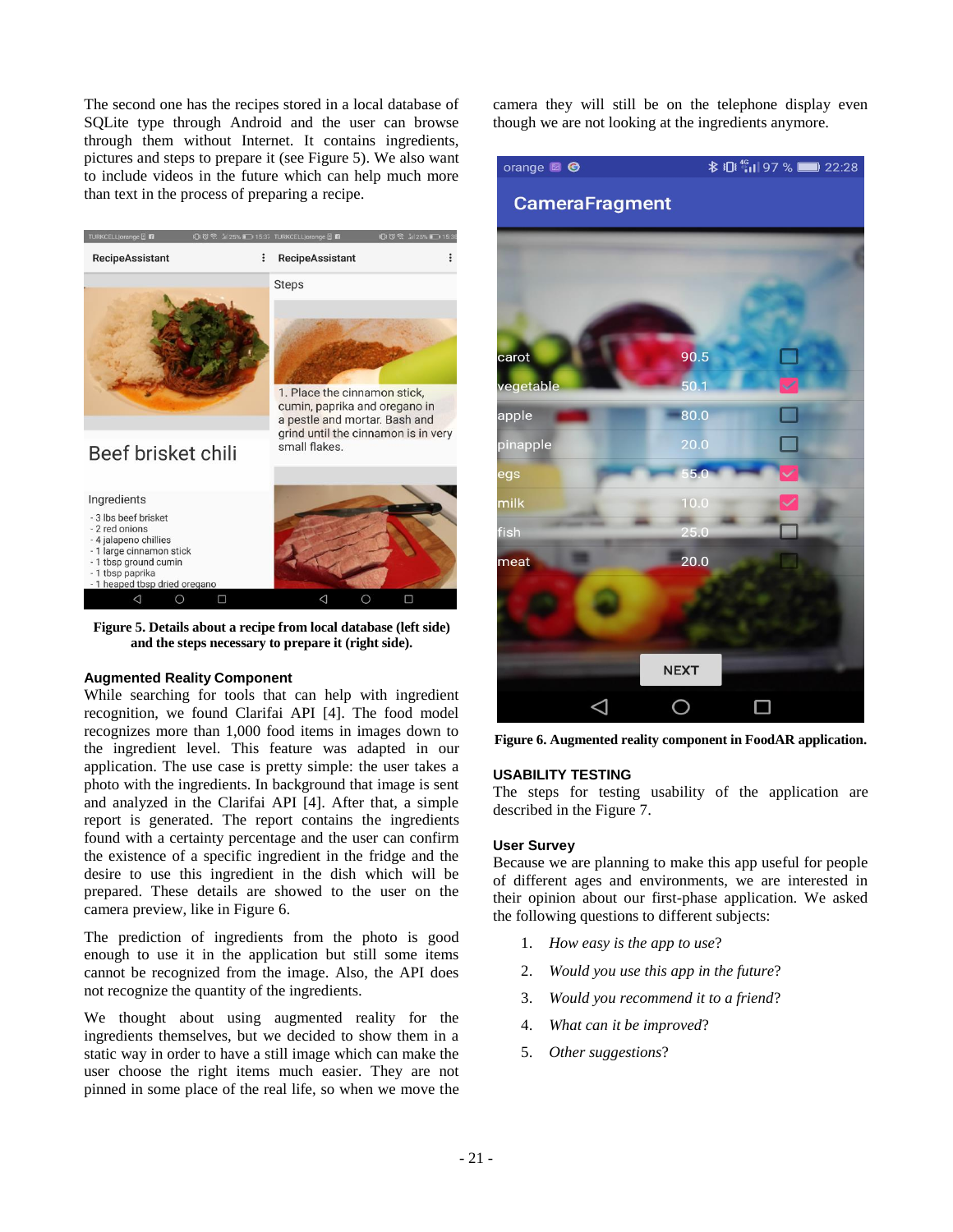

**Figure 7. Application steps (diagram made with Sketchboard [27])**

We asked 10 people to use the app for the first time and we analyzed their reactions, opinions and suggestions. We can group the answers we have received on two types of users:

(1) **Middle-aged mother**, who cook daily, agreed that: FoodAR is easy to use and it works pretty fast, but would be easier if it would also have the option to change languages to Romanian. Also, it would be extremely useful because often find themselves left without new recipe ideas to try. They were fascinated with the fact that they would not have to write the ingredients down by themselves, because for them typing usually takes more time. There was also a good response to the fact that offline recipes exist as well, because some didn't have mobile data, only internet at home and were thinking of using it when shopping as well. As suggestions, they think it would be great if for each recipe there would be a mention of what kind of drink goes with it (such as what kind of wine), but also what other food can it be combined with (this works great with salad, or with a tomato sauce). Others thought that an option which can showcase the most important features using some animations might also help with the initiation of the user in the process and will save time when they would be trying it out for themselves.

(2) **Colleagues from Faculty of Computer Science**, agreed that the application is easy to use, had suggestive buttons and instructions to guide you which actions to take. Some said that it offers the chance to experiment something new in the kitchen because being at the beginning of the cooking road, they are not very skilled in this area. Others thought that they might mostly use it when they are on a budget and can't go to a store to buy more products. The majority agreed on the fact that the mobile application can promote home cooking as opposed to ordering food or eating out, which is very common nowadays, but more expensive. As suggestions, they think that the searching part and the design of FoodAR can be improved and might attract more users. They remark also the fact that when the user checks a lot of ingredients from the list, the application doesn't show too many recipes.

#### **CONCLUSION**

The applicability areas of augmented reality are increasingly diversified. From the classical fields, such as medicine, engineering, military, collaborative 3D modeling, robotics, to newer areas adapted to our days: entertainment, social media, interior and exterior design, translation, security, car assistance during driving and so on.

In this paper, we presented our FoodAR application which can help users (1) to find a recipe accordingly with existing ingredients in the fridge and (2) to prepare a recipe offering the necessary steps and details about the quantities and mixing procedures.

In the future, we want to offer movies with the steps needed to prepare a recipe, and we want to control the film (start, pause, back and forth) through the voice or the iris.

#### **ACKNOWLEDGMENTS**

This work is partially supported by project The Digitization of the Cultural Food Heritage, The Region of Bacău – eCULTFOOD (PN-III-P2-2.1-BG-2016-0390).

#### **REFERENCES**

- 1. Azuma, R. T. A survey of Augmented Reality. *In Presence: Teleoperators and Virtual Environments* 6, 4 (1997), 355-385.
- 2. Bayua, M. Z., Arshada, H., and Alib, N. M. Nutritional Information Visualization Using Mobile Augmented Reality Technology. *The 4th International Conference on Electrical Engineering and Informatics* (ICEEI 2013). Procedia Technology 11, (2013), 396-402.
- 3. BMW: https://virtualrealityreporter.com/infinity-artouchable-virtual/
- 4. Clarifai API: https://www.clarifai.com/developer
- 5. Collins, K., Watson, J. F., and Collins, C. E. Food and beverage portion sizes in Australian children: a secondary analysis of 1995 and 2007 national data. *BMC Public Health*. 14:517, (2014).
- 6. Duffey, K. J., and Popkin, B. M. Energy density, portion size, and eating occasions: contributions to increased energy intake in the United States. 1977-2006. *PLoS Med*. 8: 6: e1001050, (2011).